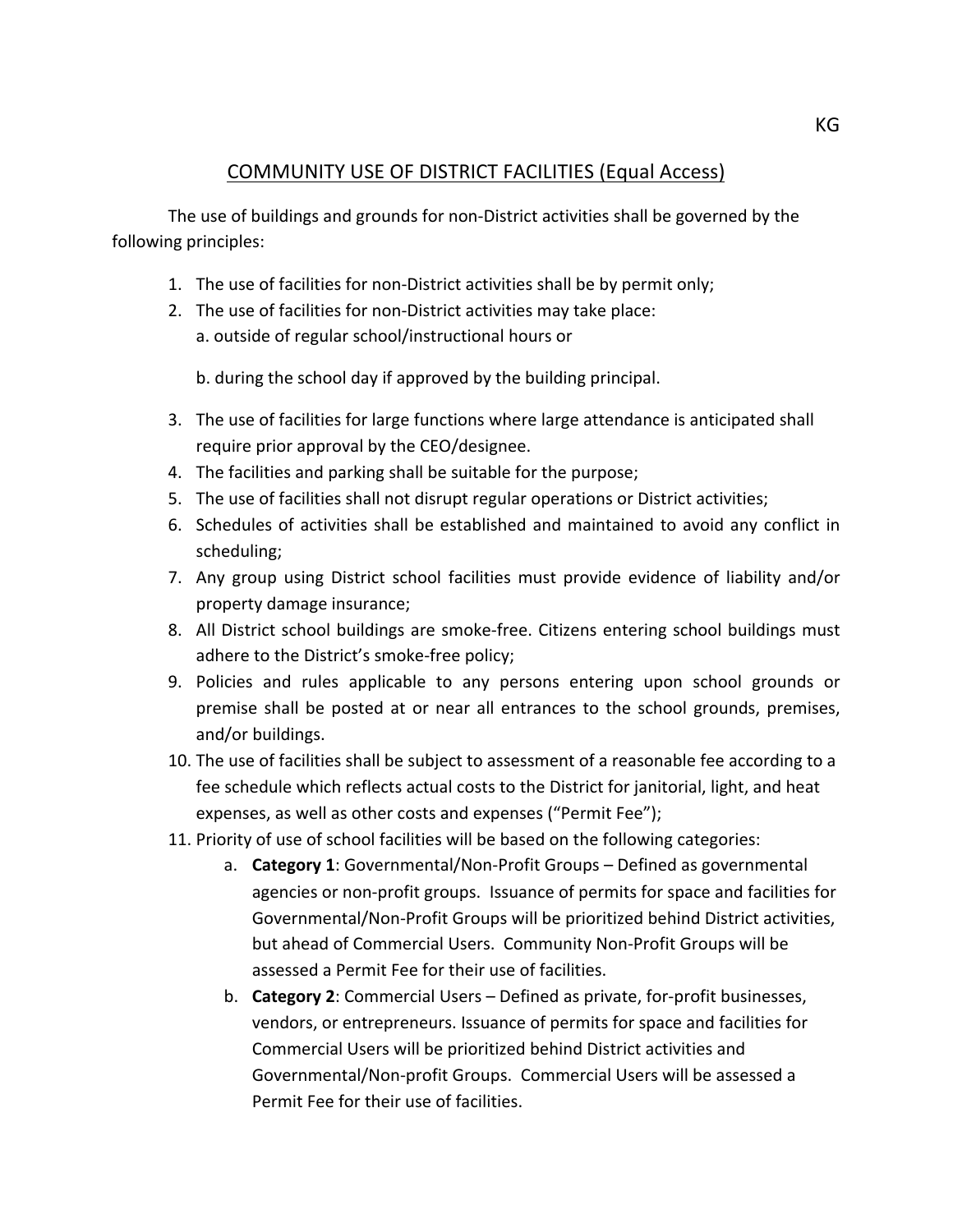- 12. Form of payment of Permit Fees shall be by cash or check in the full amount of the Permit Fee assessed, except that the District will accept other financial contribution to the District, or the provision of tangible goods to the District, as in-kind payment of Permit Fees, under the following circumstances:
	- a. As part of the application and approval process, a group must provide to the CEO /designee, a written proposal for the payment of the Permit Fees through the provision of tangible goods or some other financial contribution to the District ("Alternative Payment Proposal"), which does all of the following:
		- i. Identifies and describes the specific tangible goods or financial contribution to the District that would be provided as payment of the Permit Fees:
		- ii. States the specific amount of the financial contribution, or otherwise identifies the fair market value of the tangible goods and provides an explanation of the basis for how fair market value was determined; and
		- iii. Identifies the date by when such tangible goods or other financial contributions will be provided.
	- b. The CEO /designee shall approve the Alternative Payment Proposal if the following criteria are satisfied:
		- i. The proposed tangible goods or financial contribution to the District is/are of equal or greater value or amount than the amount of Permit Fees assessed in the invoice; and
		- ii. In the case of a proposal for the provision of tangible goods to the District, the tangible goods are of the type that the District could put to lawful use for the improvement of its facilities or for the benefit of its curriculum or students.
	- c. In determining whether to approve the Alternative Payment Proposal, no consideration shall be given to the purpose for the group's intended use of the District's facilities, or the nature or content of the group's activities, speech, mission, goals, purpose, or viewpoint.
	- d. Upon pre-approval of the Alternative Payment Proposal, the CEO/designee will provide the group with written notice of whether the Alternative Payment Proposal has been approved. If the Alternative Payment Proposal is not approved, the written notice shall briefly state the reason why it was not approved.